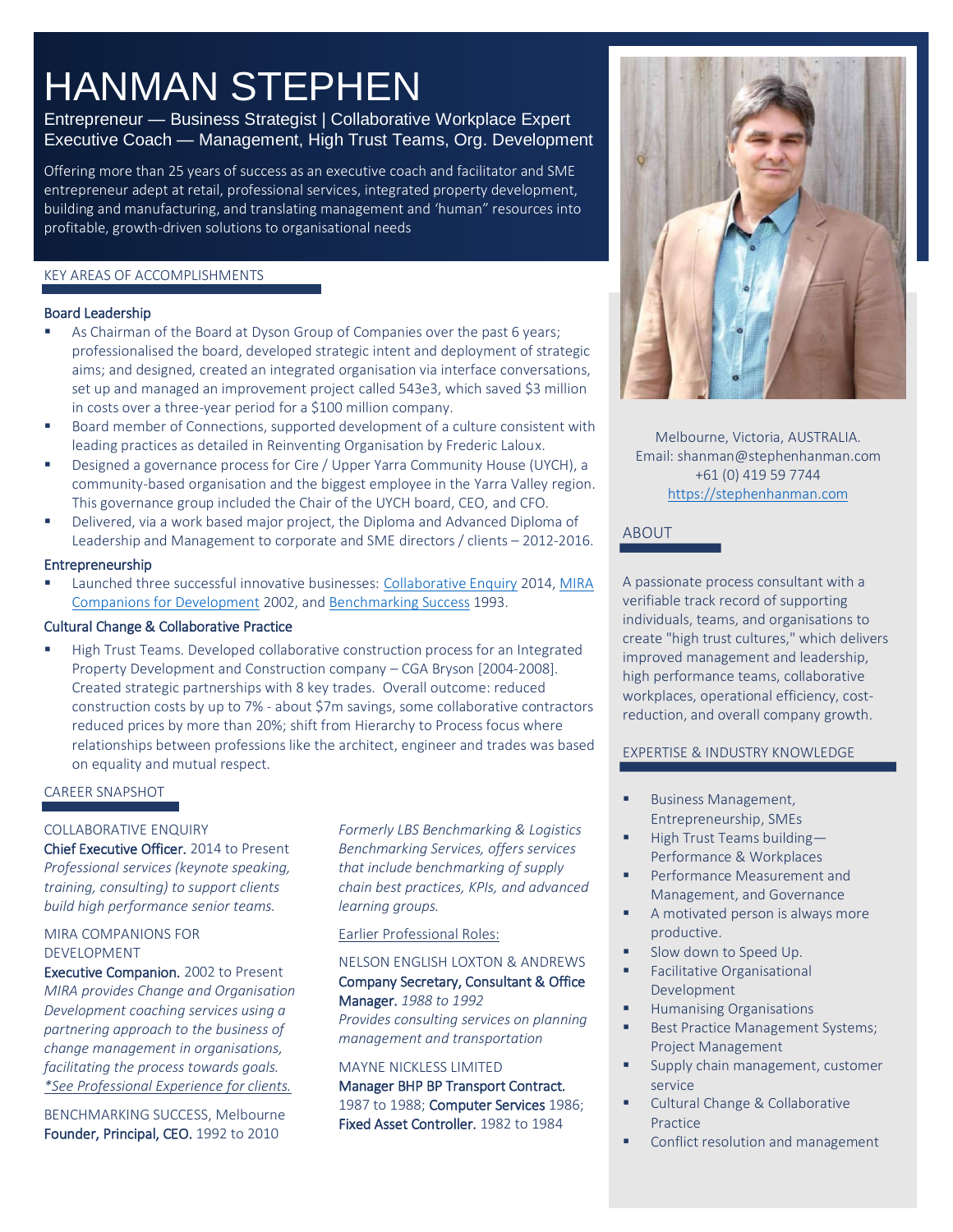#### Client: DYSON GROUP OF COMPANIES. 2006 to Present Chairman of the Board. Since 2013

#### External Organisational Development Consultant. Since 2006

- Built on the Values [family] based framework by creating Values and Behaviours that were then deployed and lived on a daily basis.
- Broke down departmental walls and created an integrated organisation by implementing the Interface Hotspot and Improvement Process.
- Provided executive coaching and EQ enhancement to the Joint Managing Directors and others in the Executive team.
- Delivered the Advanced Diploma of Leadership and Management EQ to a Senior Manager and the Diplomas of Management to the two members of the Executive Team [e.g. National Operations Manager and Fleet and Workshop Manager].

# COLLABORATIVE ENQUIRY

#### Chief Executive Officer. 2014 to Present

Co-authored a book on a management, teambuilding approach that builds high performance teams implemented over a four-year collaborative construction program. Significant value delivered to participants.

#### MIRA COMPANIONS FOR DEVELOPMENT

#### Executive Companion. 2002 to Present

- Completed MIRA Organisational Development course and joined organisation and delivered value to clients around cultural transformations and organisational development projects. Promise management is core. ROI often 200-500%.
- Manage up to 6 active projects at any one time and have a customer base of about 15 clients at any time.

#### Client: LINFOX – LION (2018)

**Executive Coach.** Provided a customised Blameless Review process based on self management and wholeness.

#### Client: LINFOX – DULUX GROUP. 2008 to Present

#### Executive Coach. Since 2008

- Introduced Value Based Partnering; Provided leadership education and development to enable a strategic and operational process that included joint design of the DC, the collaborative building of a new DC in Marsden Park and a collaborative go live process
- Introduced the 'Blameless Review' and Leadership Culture Assessment.

#### Client: CGA BRYSON. 2004 to 2008

#### Consultancy on Collaborative Construction Project

- Created strategic partnerships with 8 key trades, and an integrated design and building process.
- **•** Developed a collaborative constructive process including key tools, which were education and simulations, interface conversations, developing and maintaining healthy relationship and making and managing commitments.

#### Client: DULUXGROUP. 1993 to Present

#### High performance team coach (four teams)

- Define world class supply chain management and support DG to implement and maintain SC capability (now for over a 25 years)
- Conducting coaching for more effective leadership performance via:
	- $\circ$  The Leadership Circle accreditation since 2017  $-$  includes individual profiles and the leadership culture survey.
	- o Korn Ferry [Hay Group] since 2013 for Emotional and Social Competence Inventory [ESCI]; conduct 360 degree survey process based on competencies like increasing influence and team coaching, Emotional Self Awareness, Empathy, Inspirational Leadership, Teamwork, etc.

# HANMAN STEPHEN

Melbourne, Victoria, AUSTRALIA. Email: shanman@stephenhanman.com +61 (0) 419 59 7744 [https://stephenhanman.com](https://stephenhanman.com/)

### EDUCATION & DEVELOPMENT

#### MONASH UNIVERSITY

Bachelor of Economics [accounting]. 1981 Bachelor of Arts. 1978

- **Organisational Development Training,** MIRA 2004
- Directors Institute member. 2017/18. (Attended two-day Platinum Intensive.)
- AICD Directors' Responsibilities: The reality vs the myths. 2012.
- The Leadership Circle. 2018/17
- Accredited 2011-2018 EQ provider at Korn Ferry / Hay Group after completing the ESCI course.
- Ontological Coaching Course 2000. Newfield.
- Cert IV Training & Education, UYCH 2012
- **E** Six Sigma QAS, 2001.
- Certificate of Supply Chain / Physical Distribution Management, A.I.M. 1989
- Professional Presentation Skills. Costing & Pricing. Advanced Leadership at Work, Marketing in the Services Sector.

#### PROFESSIONAL AFFILIATION

- **·** Directors Institute
- **EXEC** Association for Social Development
- **EX Centre for Organisational Development**
- **E** Supply Chain Association of Australia

# MORE ABOUT

#### Thought Leader, Author

- *"From Me to We; design and build collaborative workplaces"* Co-authored with Ian George in December 2014.
- *"Benchmarking Your Firm Against Best Practice"* Won Best Paper Award in 1998, International Journal of Logistics Management. First non-professor to win award.
- Given over 200 Corporate Presentations on a variety of topics from Leadership, Collaboration, World Class Supply Chain Management, Benchmarking and Best Practice Performance, KPI development & management at Universities, Conferences in Australia and Overseas.